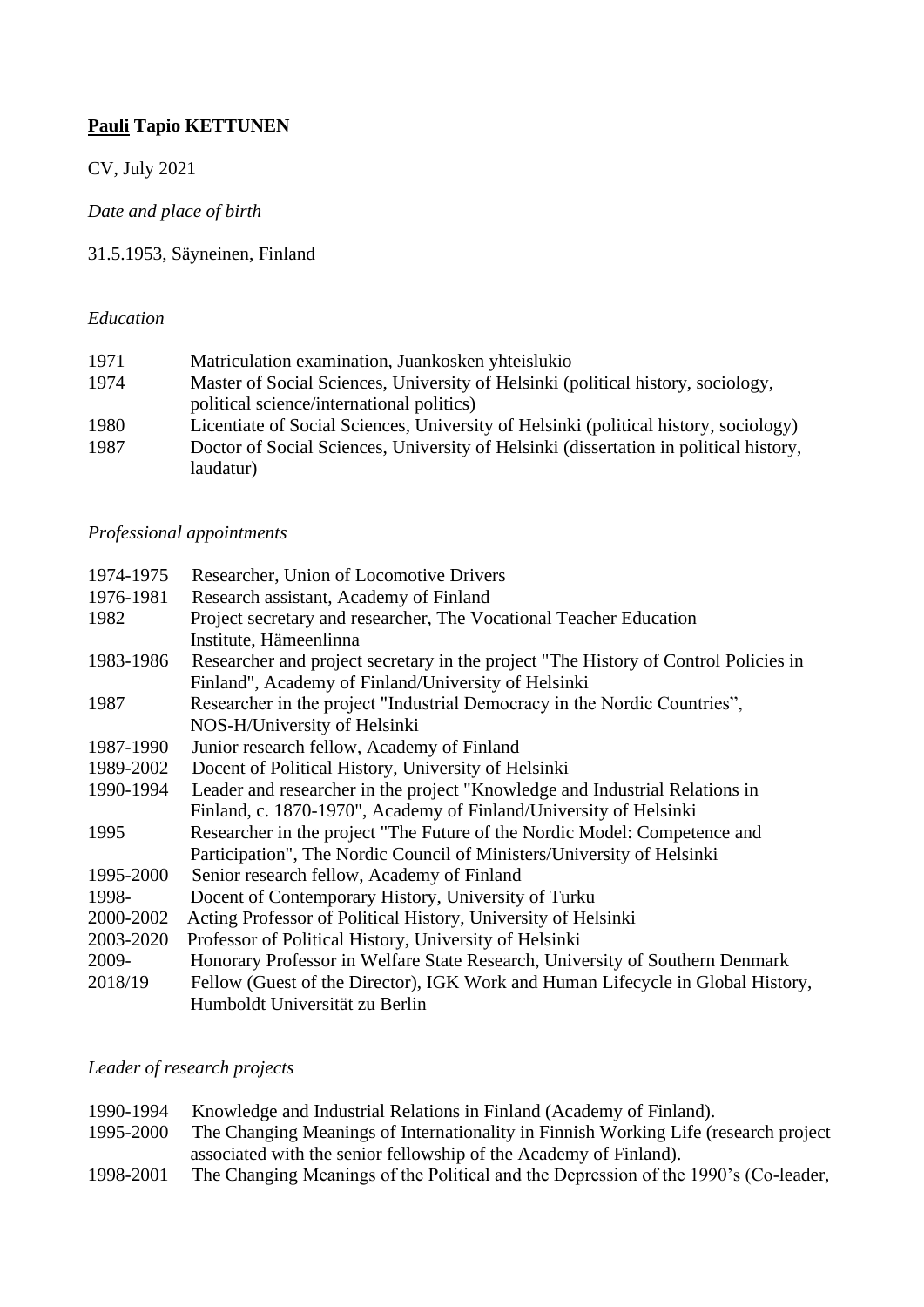|           | Academy of Finland, the research programme "1990s' Economic Crisis").                                                                    |
|-----------|------------------------------------------------------------------------------------------------------------------------------------------|
| 2002.2003 | The History of Finnish Nuclear Non-Proliferation Policy During the Cold War<br>(Ministry of Trade and Industry / University of Helsinki) |
| 2003.2006 | The Framework for Socio-economic Development in Europe? The Consensual                                                                   |
|           | Political Cultures of the Small Western European States in Comparative and                                                               |
|           | Historical Perspective, Smallcons (Leader of the Finnish subproject, European Union,<br>the 5. Framework)                                |
| 2004.2007 | The Making of the Finnish Wage-Work Society. Social Cohesion and Economic                                                                |
|           | Rationalization in the post-World-War II Finland (Academy of Finland,                                                                    |
|           | Finnish Work Environment Fund, the research programme "Social Capital and the<br>Networks of Trust")                                     |
| 2006      | Regionalism, Nationalism and Democracy - Elaborating Interdisciplinarity and                                                             |
|           | Comparative Approaches for European Studies (2006, European Studies Network,                                                             |
|           | University Helsinki)                                                                                                                     |
| 2007-2012 | The History of Education and Training in Finland (Finnish Historical Society,                                                            |
|           | the Ministry of Education)                                                                                                               |
| 2007-2014 | The Nordic Centre of Excellence NordWel (The Nordic Welfare State - Historical                                                           |
|           | Foundations and Future Challenges) (NordForsk, NCoE Welfare Programme)                                                                   |
| 2009-2013 | The Limits of Nordic Welfare Universalism - Labour market interests, locality and                                                        |
|           | gender in post-World-War-II social regulation (Academy of Finland)                                                                       |
| 2009-2014 | Heikki Waris Research Project (Kone Foundation and University of Helsinki)                                                               |
| 2013-2017 | Nationalism and Democracy in the Welfare State (Academy of Finland)                                                                      |
| 2014-2016 | The Political Rhetoric of 'Isms': Ideology and Rhetoric in European Comparison                                                           |
|           | (University of Helsinki, European Studies)                                                                                               |
| 2016-2019 | Multilayered Borders of Global Security, GLASE (leader of the UH research                                                                |
|           | project of the consortium, Academy of Finland)                                                                                           |
| 2013-     | Sino-Nordic Welfare Research Network SNoW, member of core steering group                                                                 |
|           | (NordForsk, Nordic Council of Ministers)                                                                                                 |
| 2018-2020 | Participation as a Topic of Discussion on Working-life Problems and Solutions                                                            |
|           | (Finnish Work Environment Fund / University of Helsinki)                                                                                 |

# *Supervision*

- 07/2021 Main supervisor or co-supervisor of 41 completed doctoral theses

# *Posts in university and science administration*

| 2001-2008 | Department of Social Science History, University of Helsinki, member of<br>department board (2001-2006), deputy member of department board (2007-2008) |
|-----------|--------------------------------------------------------------------------------------------------------------------------------------------------------|
| 2004-2006 | Department of Social Science History, University of Helsinki, Head of Department                                                                       |
| 2007-2008 | Department of Social Science History, University of Helsinki, Deputy Head of                                                                           |
|           | Department                                                                                                                                             |
| 2014-2017 | Department of Political and Economic Studies, University of Helsinki, member of                                                                        |
|           | board                                                                                                                                                  |
| 2014-2017 | Department of Political and Economic Studies, University of Helsinki, Head of                                                                          |
|           | Discipline, Political History                                                                                                                          |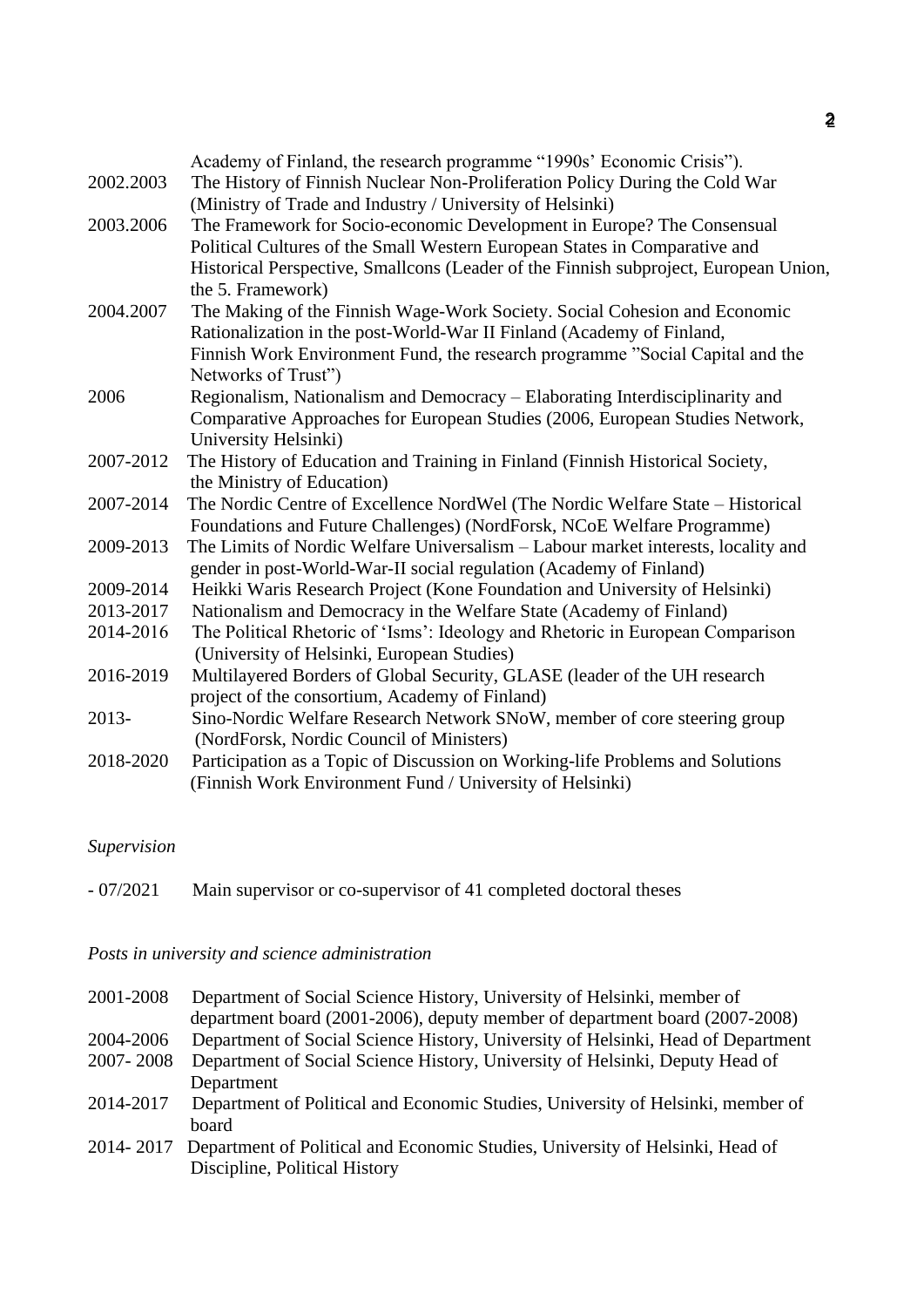| 2002-2006  | Palmenia, University of Helsinki, member of the board of the PD training programme<br>for labour policy experts                          |
|------------|------------------------------------------------------------------------------------------------------------------------------------------|
| 2004-2013  | Helsinki Collegium for Advanced Studies, University of Helsinki, deputy member of<br>board (2004-2010), member of board 2010-2013        |
| 2004-2020  | Centre for Nordic Studies CENS, University of Helsinki, member of advisory<br>commission, chair of advisory commission 2011-2020         |
| 2007-2010  | Renvall Institute for Area and Cultural Studies, University of Helsinki, deputy<br>member of board                                       |
| 2004-2006, |                                                                                                                                          |
| 2014-2017  | Faculty of Social Sciences, University of Helsinki, deputy member of faculty board                                                       |
| 2005       | Faculty of Social Sciences, University of Helsinki, chair of the committee for the<br>programme for bilingual faculty                    |
| 2005-2008, |                                                                                                                                          |
| 2010-2017  | Faculty of Social Sciences, University of Helsinki, member of the committee for<br>researcher training, chair of the committee 2007-2008 |
| 2007-2008  | Faculty of Social Sciences, University of Helsinki, vice dean (research and researcher<br>training)                                      |
| 2014-2017  | Faculty of Social Sciences, University of Helsinki, member of postgraduate<br>admissions board                                           |
| 2013-2020  | Faculty of Social Sciences, University of Helsinki, member of Research Committee                                                         |
| 2018-      | Swedish School of Social Sciences, University of Helsinki, member of Research<br>Committee                                               |
| 2013-2020  | University of Helsinki, Doctoral Program Gender, Culture and Society (SKY),<br>member of board                                           |
| 2007-2008  | University of Helsinki, member of the Committee for Postgraduate Studies                                                                 |
| 2005-2006, |                                                                                                                                          |
| 2013-2014  | University of Helsinki, member of the Scientific Council                                                                                 |
| 2016-2020  | University of Helsinki, Master Program Society and Change, Director                                                                      |
| 2017-2019  | University of Helsinki, member of the steering group for the evaluation of research                                                      |
| 2007-2015  | Research Foundation of the University of Helsinki, member of Commission                                                                  |
| 2009-2015  | Swedish Collegium for Advanced Study (SCAS), Uppsala, member of Erik Allardt<br><b>Academic Advisory Board</b>                           |
|            |                                                                                                                                          |

*Elected memberships in learned societies, research-related committees and editorial boards*

- 1977-1984 Historical Association, member of board 1993-2001 Finnish Society for Labour History, chair (1993-1998), member of board (1998-2001)
- 2001-2008 Finnish Historical Society, member of board (2001-2008), chair (2002-2003), chair of publishing committee (2004-2008)
- 2006-2008 Finnish Literature Society, member of board, member of publishing committee
- 2010-2018 The Federation of Finnish Learned Societies, expert panel member of the Publication Forum
- 2020- Academia Europaea, Committee of the Section Governance, Institutions and Policies: Education, Health and Welfare
- 1996-2006 The Network for Nordic Welfare State History. Member of steering group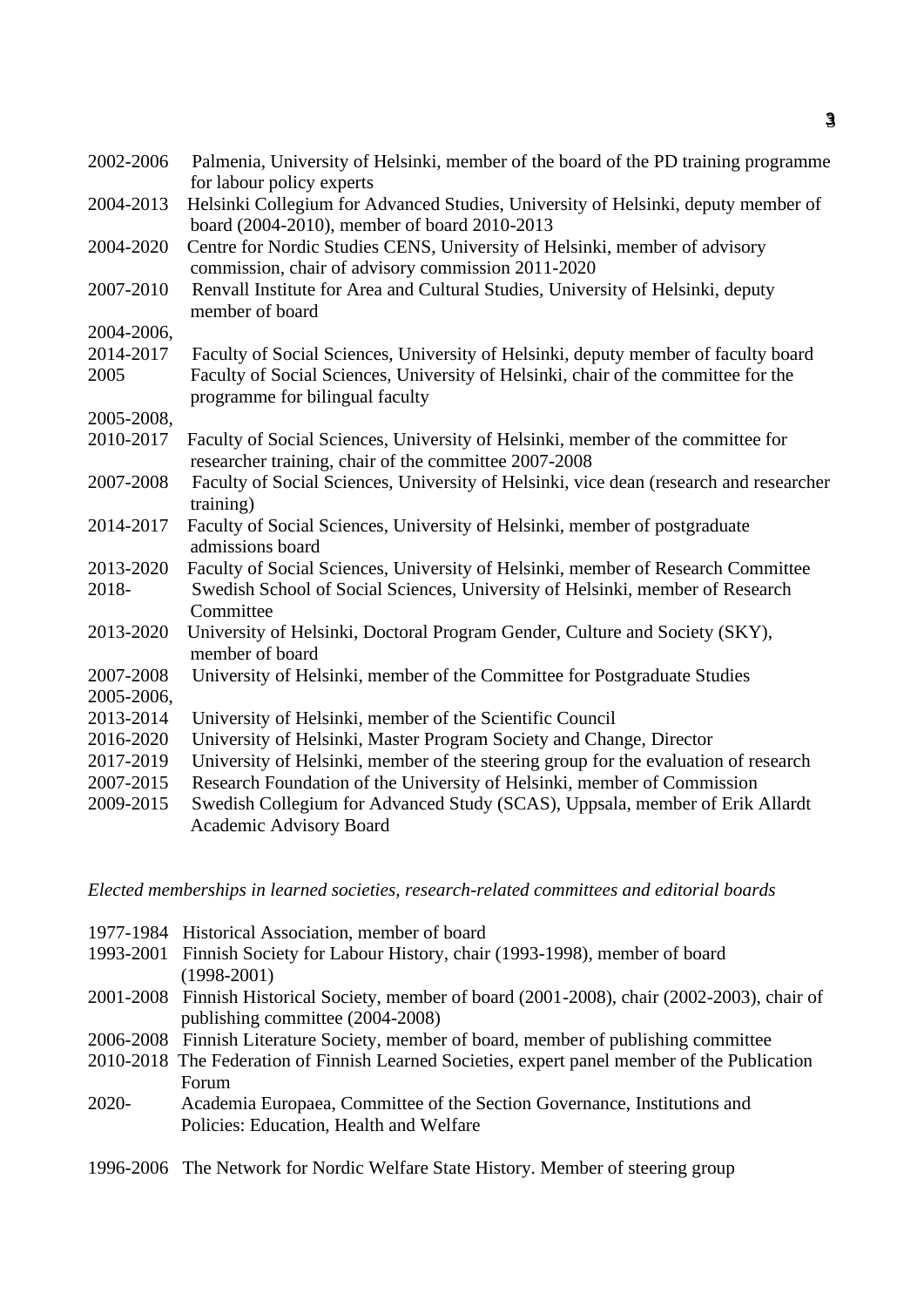|           | 2006-2008 Nordic Network for Research Training in Contemporary History. Member of steering<br>group                                                       |
|-----------|-----------------------------------------------------------------------------------------------------------------------------------------------------------|
| 1981-1984 | Municipal committee for the history project of the city of Vantaa, member of<br>committee                                                                 |
| 2010-     | Expert committee for the history of white-collar workers, member of committee                                                                             |
| $2020 -$  | Expert committee for the history of the Social Democratic Party of Finland, member<br>of committee                                                        |
|           | 2004-2014 Historiallinen Aikakauskirja [Historical Journal of Finland], member of board, deputy<br>chair of board (2009-2011), chair of board (2012-2014) |
| 2005-2010 | Studia Fennica, member of editorial board, chief editor of the series Studia Fennica<br>Historica                                                         |
| $2007 -$  | Kasvatus ja aika [Education and time], editorial council                                                                                                  |
|           | 2012-2013 Nordic Journal of Working Life Studies, editorial panel                                                                                         |
| $2014 -$  | Ajankohta [Current times], editorial board                                                                                                                |

#### *Other academic expert activities*

- Pre-examiner of twenty-three doctoral dissertations (political history, Finnish history, Finnish and Scandinavian history, Nordic history, general history, cultural history, sociology, social policy, history and civilization; Universities of Helsinki, Jyväskylä, Turku and Tampere, Åbo Akademi University, Ghent University, European University Institute)
- Official opponent/examination board member of twelve doctoral dissertations (sociology, Finnish history, general history, cultural history, social policy, history and civilization; Universities of Jyväskylä, Tampere, Turku and Eastern Finland, Ghent University, European University Institute)
- Expert assessing the academic competence of nine docents/adjunct professors (political history, Finnish history, Finnish and Scandinavian history, sociology, Nordic studies, cultural history, history of everyday life, general history; Universities of Helsinki, Turku and Jyväskylä)
- Expert in Habilitation (University of Vienna, contemporary history, 2009; University of Potsdam, political theory, 2019)
- Expert in University Professor appointment (Aarhus University, Danish and European history, 2007)
- Expert in University Assistant Professor appointment (Aarhus University, Scandinavian and European Economic History, 2013)
- Expert in University Associate Professor appointment (University of Bergen, comparative politics, 2014)
- Member of Preparatory Professor Groups for Professorships in Latin American studies, demography, administrative studies, social policy, political history, social policy, gender studies, European history of ideas, economic history, political science, working life equality and gender studies (University of Helsinki, 2006-2021)
- Assessor of research funding applications (Academy of Finland, University of Helsinki, Research Council of Norway, Research Council of Sweden, Netherlands Organisation of Scientific Research, Swedish Collegium for Advanced Study, Riksbankens